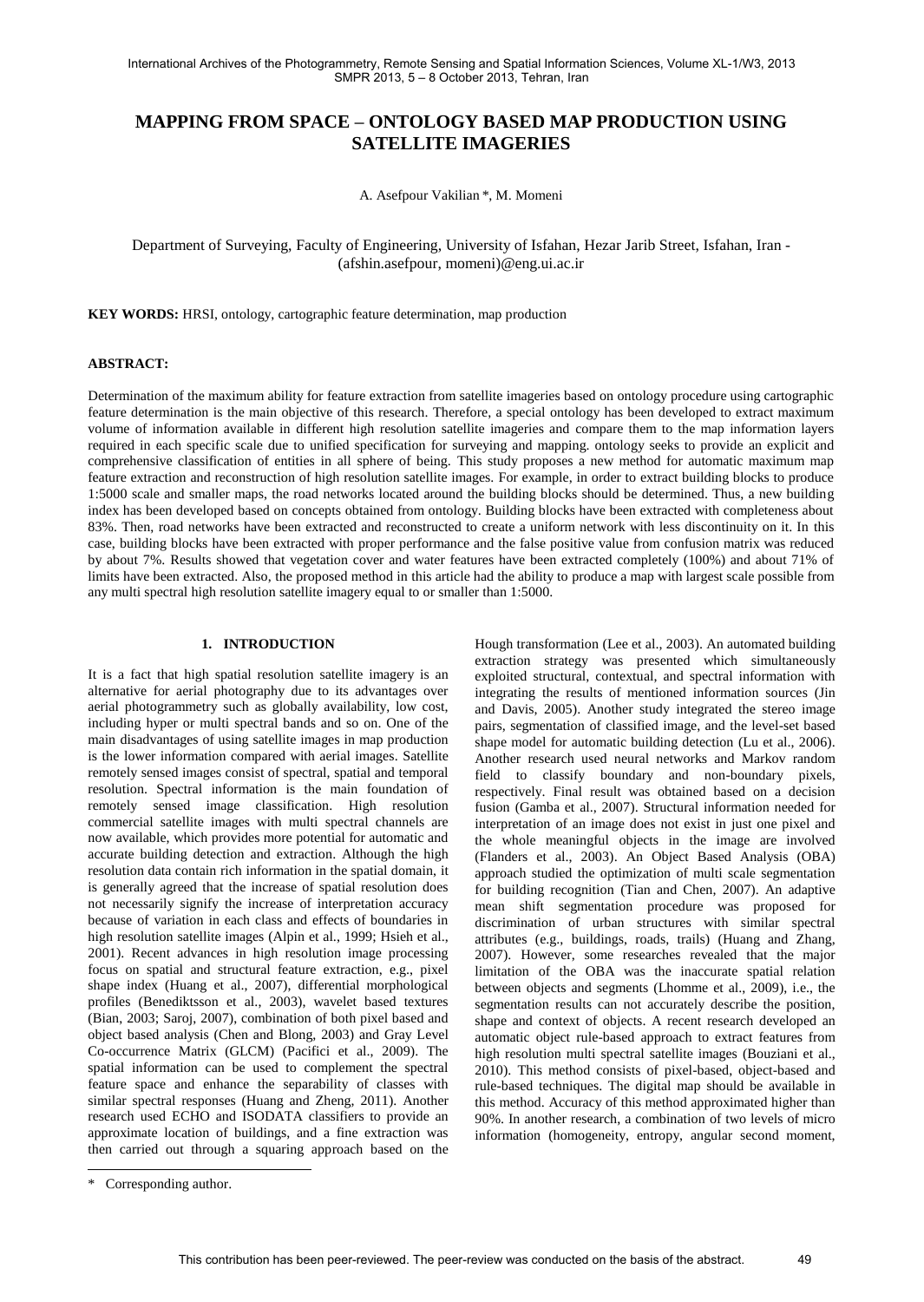dissimilarity, mean, correlation, variance, contrast) and macro information (edge information such as size and shape) was presented to extract features from Quick Bird high resolution images (Ouma et al., 2010). Discrete wavelet transformation and GLCM transformation were used to extract macro and micro information respectively. A Morphological Building Index (MBI) for automatic extraction of buildings from High Resolution Satellite Images (HRSI) was presented next (Huang et al., 2011). A threshold was defined on morphological properties (reconstruction, granulometry and directionality) to extract buildings from HRSI. Another research performed a comparison between pixel-based and object-based classification methods (Murthy et al., 2012). They found out that object-based methods are more accurate than the pixel-based methods. The most recent research presents a classification method based on GLCM for HRSI, in which features are extracted after smoothing by Gaussian filter (Ariputhiran et al., 2013). Finally, extracted features were classified using Back Propagation Artificial Neural Network (BPANN).

In this paper, an automated building extraction strategy for high resolution satellite imagery is proposed which uses maximum information available in an image. This strategy runs automatically without any pre-classification or any training sets, also there is no need to any initial values to be set by the user. First, some rules were created using ontology and a set of morphological operations of different sizes and orientations performed on the initial image to build the Differential Morphological Profile (DMP) to provide image structural information. Resulted image in this level contained maximum data of roads, blocks of buildings, vegetation covers and shadows. Spectral information was used to extract vegetation cover, shadows information and bright buildings. Second, shadows were extracted and their main azimuth was calculated to determine orientation of building blocks to separate them from other objects. According to unified specification for surveying and mapping, there were four feature classes needed to create a 1:5000 scale map: blocks of buildings, roads, vegetation cover and water features. Third, an MBI threshold was defined to eliminate extra information. Furthermore, a geodesic closing operation was performed to prevent weak connections between structures. Road network was then extracted from subtracting resulted image from morphological operations and the image of shadows. By having the maximum level of information extracted from initial image and the information available from shadows, roads, vegetation covers and water features separately, it could be possible to extract building blocks information more precisely. Finally, a comparison between precision in each level of feature extraction like road network, vegetation covers and water features and their effects on precision of building extraction has been developed. It is obvious that final precision of building blocks extraction directly depends on precision in each level of feature extraction. Performance evaluations of the different extraction combinations of information were reported and analysed. Results showed a better performance for feature extraction in proposed method.

## **2. METHODOLOGY**

ontology seeks to provide an explicit and comprehensive classification of entities in all sphere of being. The classification should be definitive and exhaustive in order that it can select entities that are needed for a complete description and explanation of all the goings-on in the universe, and also all types of entities should be included in it. In order to create ontology for a special usage, concepts which are depending on

both particular task and domain must be described. Finally, the minimum number of concepts and their relationships will be defined as top-level ontology. For example, some application (low-level) concepts for high resolution satellite imagery inferred in this study were: building, road, vegetation cover, shadow, contrast, homogeneity, adjacency, size, geometry, scale and the azimuth of the sun. First step was to study the ability of human intelligence to recognize features and then, rules have been established to extract them and one of these rules was dependency of features. In other words, one set of features cannot be extracted till other ones did not extract. For example, building objects can recognise better by understanding the position and direction of road networks, or it is hard to recognise buildings without any shadows.

Some low-level ontological concepts for feature extraction are described below:

Regular geometry shape: each human made object has a regular geometric shape. Buildings and building blocks have a regular geometrc shape and orientation.

Adjacency: because of the adjacency of buildings and road networks, if one has been extracted, the other can be extracted easily.

Shadow: there must be an appropriate shadow for each building in order to extract. Shadows are always connected to the building directly. Agricultural fields have a regular geometric shape too, but they do not have shadows, and also they are vast.

Size and length to width ratio: buildings are squared shape while roads are linear and agricultural fields are vast.

Vegetation cover: multispectral satellite images make it easy to calculate Normalized Differential Vegetation Index (NDVI) to separate vegetation cover and canopy from other objects.

Homogeneity: roads are almost homogeneous, but roofs of the buildings can be heterogeneous.

Contrast: it is almost consistent on every man-made object.

Scale: prevent cars and other small regular objects from knowing as a building.

Azimuth of the sun: this parameter can be calculated from shadows direction and it can be used to identify the right orientation of building blocks and road networks. Building blocks are always parallel to the azimuth of the shadows, but road networks can be orthogonal to them.

In this paper, ontology was used to recognize and extract maximum amount of features related to 1:5000 scale map from high resolution satellite image. Therefore, Quick Bird multispectral and panchromatic satellite image acquired in September 2008 was used to test the ontological integrated map production strategy. The multispectral image had a spatial resolution of 2.4 m and contains four bands (red, green, blue and near infrared). Mentioned image was merged with the panchromatic image, which had a spatial resolution of 0.6 m.

Mathematical morphology differed from many other image processing techniques because it was a nonlinear approach, usually dealing with discrete data in terms of sets and set operations. The morphological profile and the DMP were new concepts and both were based on the use of opening and closing by reconstruction with different Structuring Element (SE) sizes (Pesaresi and Benediktsson, 2001).

Proposed method in this paper used an opening operation with a structuring element oriented in four main directions (45, 90, 135 and 180 degrees) and five different scales (5×5, 10×10, 15×15, 20×20, 25×25 pixels). Therefore, 20 different opening operations have been performed on the input satellite image. A sample test was presented here in order to demonstrate the processing steps of the proposed procedure (from Figure 1 to Figure 4). Figure 1A shows the difference between main image and reconstructed image with 5×5 size SE. The scale of SE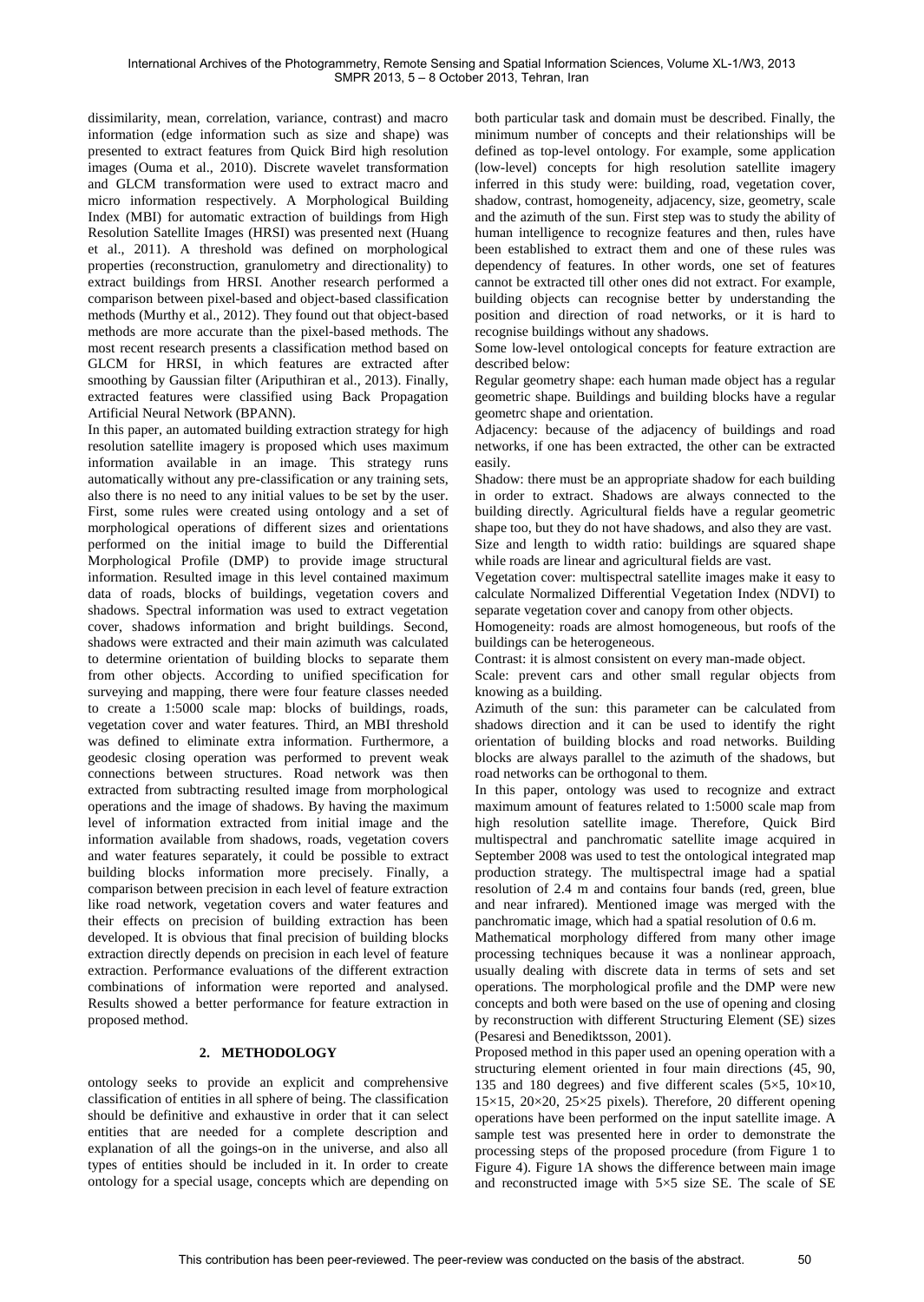differed from 5 to 25 from Figure 1A to Figure 1E. Figure 1F is the result of summation of previous images. Figure 2 to Figure 4 present a rotation from 90° to 180°. Finally, resulted image from four main directions with five scales were summed to result the final image with more features in it (Figure 5).



Figure 1. Subtraction of main image from reconstructed image by a SE with 45 degree direction and a scale of, A. 5×5, B. 10×10, C. 15×15, D. 20×20, E. 25×25. F. Summation of A to E



Figure 2. Subtraction of main image from reconstructed image by a SE with 90 degree direction and a scale of, A. 5×5, B. 10×10, C. 15×15, D. 20×20, E. 25×25. F. Summation of A to E



Figure 3. Subtraction of main image from reconstructed image by a SE with 135 degree direction and a scale of, A. 5×5, B. 10×10, C. 15×15, D. 20×20, E. 25×25. F. Summation of A to E



Figure 4. Subtraction of main image from reconstructed image by a SE with 180 degree direction and a scale of, A. 5×5, B. 10×10, C. 15×15, D. 20×20, E. 25×25. F. Summation of A to E



Figure 5. The result of summation of 20 levels of performing opening operator.

According to unified specification for surveying and mapping, there were four main feature classes existing in a 1:5000 and smaller scale map; blocks of buildings, roads, vegetation cover and water features. Two last feature classes can easily extracted using NDVI or any other vegetation index. However, there was an interaction between two other classes. Blocks of buildings and roads were more complicated and one could not extract while the other one did not extract.

For extraction of vegetation cover, spectral bands were used. NDVI was calculated on the image and pixels with values greater than 0.2 were classified as vegetation. However, there was no single tree in a 1:5000 scale map and there were only colonnades or planting area. The shape attributes such as length width ratio and area were computed based on the connected component analysis (Gonzalez and Woods, 2002) Thus, connected component operation was performed and components with area less than 3 pixels were eliminated. The difference between planting area and colonnades could be determined based on the length width ratio of each connected component; if the ratio is more than 5, it is a colonnade; else, it is a planting area (Figure 6).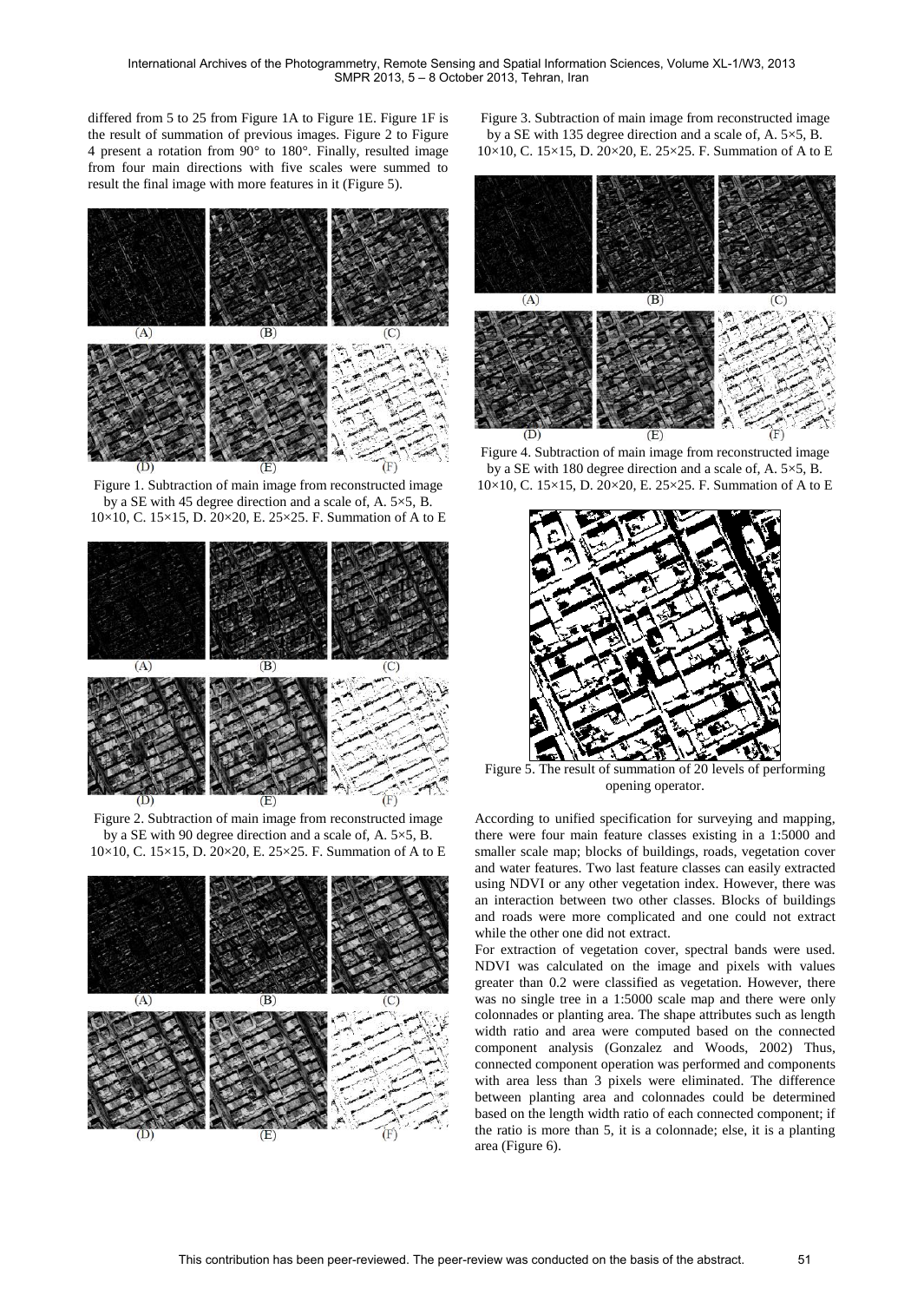International Archives of the Photogrammetry, Remote Sensing and Spatial Information Sciences, Volume XL-1/W3, 2013 SMPR 2013, 5 – 8 October 2013, Tehran, Iran



Figure 6. Colonnades vegetation cover extracted using NDVI

Water features could be extracted just like vegetation cover. NDVI less than -0.1 for each pixel showed a water feature. However, it was possible that single pixel water features remained in the final result. Therefore, connected component operation was performed again to eliminate components with area less than 10 pixels. There were also two classes for water features in a 1:5000 scale map: lakes and rivers. Characteristics of lakes and rivers were similar to planting area and colonnades, respectively. Therefore, length with ratio was used again to separate these two features. But there was no water object in the sample image.

Next step was extraction of shadows and determination of their azimuth followed by determination of azimuth of the sun. For this reason, a closing operation was performed on the image resulted in Figure 5 and then, features with area more than 1000 pixels or less than 40 pixels and length width ratio less than 3 were eliminated from image. Therefore, only components with relation to shadow features remained (Figure 7A). Borders of shadow components were extracted using morphological approach (Gonzalez and Woods, 2002). In this approach, the main image eroded with a  $3\times3$  SE and the main image subtracted from resulted image from dilation (equation 1).

$$
\beta(A) = A - (A \Theta B) \tag{1}
$$

Where, A is the main image and B is the squared shape SE with a dimension of  $3\times3$ .  $\beta(A)$  is the boundary given by the set difference between A and its erosion. Figure 7B shows the borders of shadows.

The length to width ratio for each component was calculated and the larger edge was selected as the length of each component. By knowing the position of pixels related to the larger edge of each component, main azimuth of shadows was calculated as a value from 0 to 90.



Figure 7. A. Main shadows extracted using closing operation followed by elimination of unrelated connected components, B. Borders of shadows

Azimuth of the sun at the time of capture of the image calculated using the orthogonal to azimuth of shadows. By having the azimuth of shadows, Building azimuths and even road networks azimuths can be determined, because of adjacency of road networks and buildings. Therefore, the azimuth of each branch of road networks is parallel or orthogonal to the azimuth of buildings.

Next step was extraction of road networks. Shadow pixels were eliminated using NDVI, because near infrared values in shadowed area is much more than red values in the same area. Thus, NDVI showed bigger value in the shadowed area and NDVI bigger than 0.2 were absolutely contained all shadow pixels. NDVI values related to the road network were smaller than 0.15.

Therefore, main image was subtracted from shadow-free image to produce the image with maximum amount of pixels related to road networks, and there were few pixels related to water features, shadows and vegetation cover (Figure 8A). To reduce extra information from resulted image, opening and closing operations were performed on the image, respectively (Figure 8B). Hough transform was then used to connect single pixels remained in the Figure 8B based on the azimuth of shadows or its orthogonal angle (Figure 8C). Pixels with no connections were not eliminated, because they were steel related to a branch of road networks.



Figure 8. A. Subtracting main image from shadow-free image, B. Opening and closing operators were performed on (A) to eliminate extra objects, C. Final road networks from Hough transform

Next step was to reconstruct shadow components based on components with known azimuth and to eliminate other components (Figure 9A). Then, a combination of road networks and resulted image was developed. Building blocks were created by expansion of shadows till they meet a branch of the road network (Figure 9B). Therefore, precision of building extraction is directly interacted with precision of road network extraction. Shadows were eliminated from image to produce the map. Shadows which placed between two blocks of buildings change their properties to buildings and shadows which placed on one edge of buildings were removed (Figure 9C).



Figure 9. A. Reconstruct shadow components based on components with known azimuth, B. Building blocks were